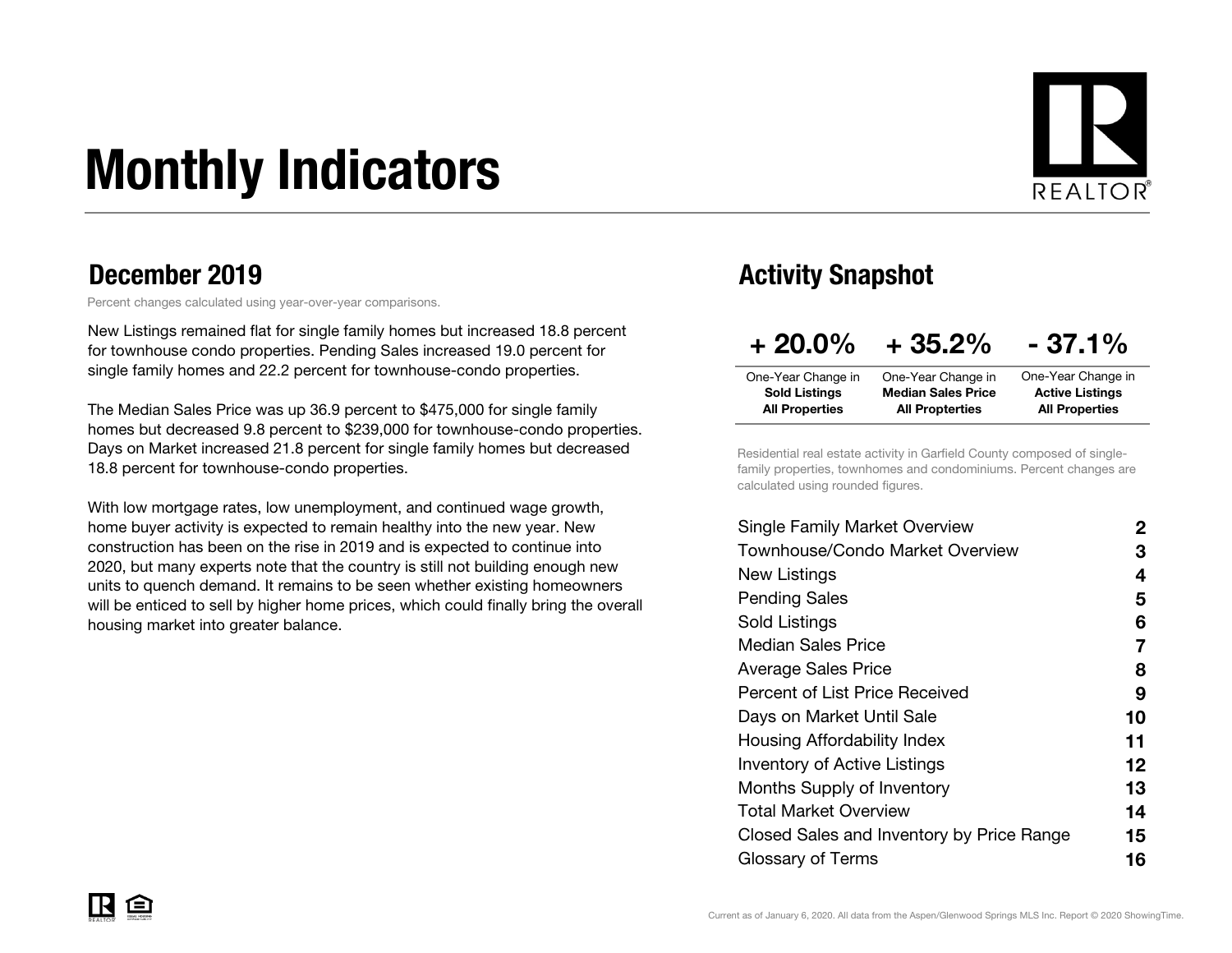### Single Family Market Overview

Key metrics by report month and for year-to-date (YTD) starting from the first of the year.



| <b>Key Metrics</b>                 | <b>Historical Sparkbars</b>                                  | 12-2018   | 12-2019   | Percent Change | <b>YTD 2018</b> | <b>YTD 2019</b> | Percent Change |
|------------------------------------|--------------------------------------------------------------|-----------|-----------|----------------|-----------------|-----------------|----------------|
| <b>New Listings</b>                | 1-2019<br>1-2018<br>5-2018<br>9-2018<br>5-2019<br>9-2019     | 43        | 43        | 0.0%           | 1,175           | 1,051           | $-10.6%$       |
| <b>Pending Sales</b>               | $1 - 2018$<br>$9 - 2018$<br>1-2019<br>5-2018<br>5-2019       | 42        | 50        | $+19.0%$       | 857             | 836             | $-2.5%$        |
| <b>Sold Listings</b>               | $1 - 2018$<br>1-2019<br>5-2018<br>9-2018<br>5-2019           | 50        | 67        | $+34.0%$       | 875             | 816             | $-6.7%$        |
| <b>Median Sales Price</b>          | $1 - 2018$<br>9-2018<br>1-2019<br>5-2018<br>5-2019<br>9-2019 | \$347,000 | \$475,000 | $+36.9%$       | \$399,000       | \$435,000       | $+9.0%$        |
| <b>Avg. Sales Price</b>            | $1 - 2018$<br>5-2018<br>1-2019<br>5-2019<br>9-2018<br>9-2019 | \$429,924 | \$603,933 | $+40.5%$       | \$477,688       | \$545,192       | $+14.1%$       |
| <b>Pct. of List Price Received</b> | $1 - 2018$<br>5-2018<br>1-2019<br>5-2019<br>9-2018<br>9-2019 | 97.2%     | 97.1%     | $-0.1%$        | 97.8%           | 97.6%           | $-0.2%$        |
| <b>Days on Market</b>              | 9-2018<br>1-2018<br>5-2018<br>1-2019<br>5-2019<br>9-2019     | 78        | 95        | $+21.8%$       | 71              | 79              | $+11.3%$       |
| <b>Affordability Index</b>         | $1 - 2018$<br>9-2018<br>1-2019<br>5-2019<br>5-2018<br>9-2019 | 98        | 77        | $-21.4%$       | 86              | 84              | $-2.3%$        |
| <b>Active Listings</b>             | $1 - 2018$<br>5-2018<br>9-2018<br>1-2019<br>5-2019<br>9-2019 | 341       | 202       | $-40.8%$       |                 |                 |                |
| <b>Months Supply</b>               | $1 - 2018$<br>5-2019<br>5-2018<br>9-2018<br>1-2019<br>9-2019 | 4.7       | 3.0       | $-36.2%$       |                 |                 |                |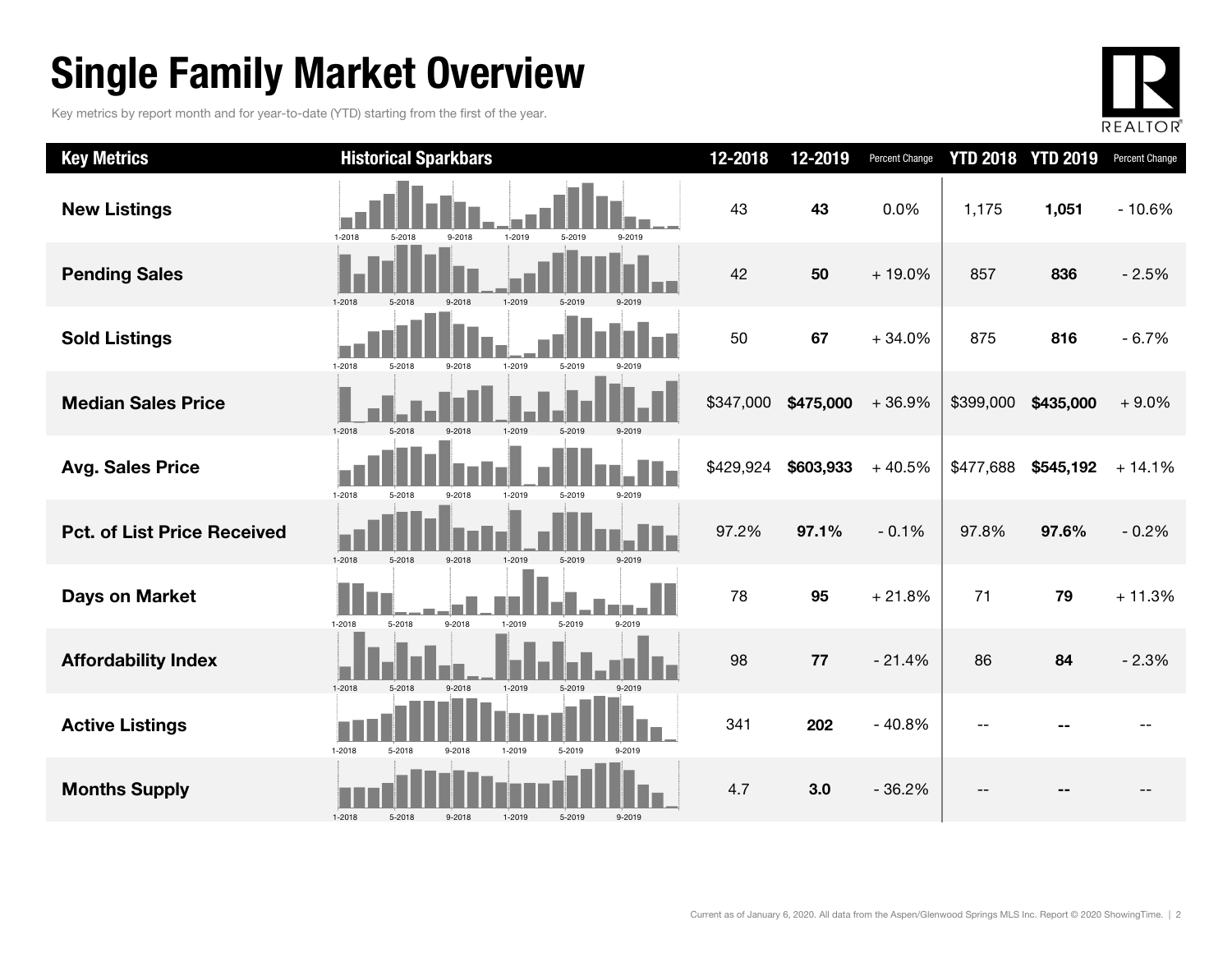### Townhouse/Condo Market Overview

Key metrics by report month and for year-to-date (YTD) starting from the first of the year.



| <b>Key Metrics</b>                 | <b>Historical Sparkbars</b>                                      | 12-2018   | 12-2019   | Percent Change | <b>YTD 2018</b> | <b>YTD 2019</b> | Percent Change |
|------------------------------------|------------------------------------------------------------------|-----------|-----------|----------------|-----------------|-----------------|----------------|
| <b>New Listings</b>                | $1 - 2019$<br>1-2018<br>5-2018<br>9-2018<br>5-2019<br>9-2019     | 16        | 19        | $+18.8%$       | 388             | 431             | $+11.1%$       |
| <b>Pending Sales</b>               | $1 - 2018$<br>5-2018<br>9-2018<br>1-2019<br>5-2019               | 18        | 22        | $+22.2%$       | 306             | 360             | $+17.6%$       |
| <b>Sold Listings</b>               | $1 - 2018$<br>5-2018<br>$9 - 2018$<br>1-2019<br>5-2019<br>9-2019 | 25        | 23        | $-8.0%$        | 303             | 354             | $+16.8%$       |
| <b>Median Sales Price</b>          | $1 - 2018$<br>5-2018<br>9-2018<br>1-2019<br>5-2019               | \$265,000 | \$239,000 | $-9.8%$        | \$275,000       | \$307,000       | $+11.6%$       |
| <b>Avg. Sales Price</b>            | $1 - 2018$<br>1-2019<br>5-2018<br>9-2018<br>5-2019<br>9-2019     | \$316,352 | \$330,017 | $+4.3%$        | \$309,739       | \$344,437       | $+11.2%$       |
| <b>Pct. of List Price Received</b> | $1 - 2018$<br>9-2018<br>5-2019<br>5-2018<br>1-2019<br>9-2019     | 97.7%     | 98.2%     | $+0.5%$        | 98.3%           | 98.5%           | $+0.2%$        |
| <b>Days on Market</b>              | $1 - 2018$<br>9-2018<br>1-2019<br>5-2019<br>5-2018<br>9-2019     | 80        | 65        | $-18.8%$       | 70              | 69              | $-1.4%$        |
| <b>Affordability Index</b>         | 1-2019<br>$1 - 2018$<br>5-2018<br>5-2019<br>9-2018<br>9-2019     | 129       | 153       | $+18.6%$       | 124             | 119             | $-4.0%$        |
| <b>Active Listings</b>             | $1 - 2018$<br>5-2018<br>1-2019<br>5-2019<br>9-2019<br>9-2018     | 87        | 67        | $-23.0%$       |                 |                 |                |
| <b>Months Supply</b>               | $1 - 2018$<br>5-2018<br>5-2019<br>9-2018<br>1-2019<br>9-2019     | 3.4       | 2.3       | $-32.4%$       |                 |                 |                |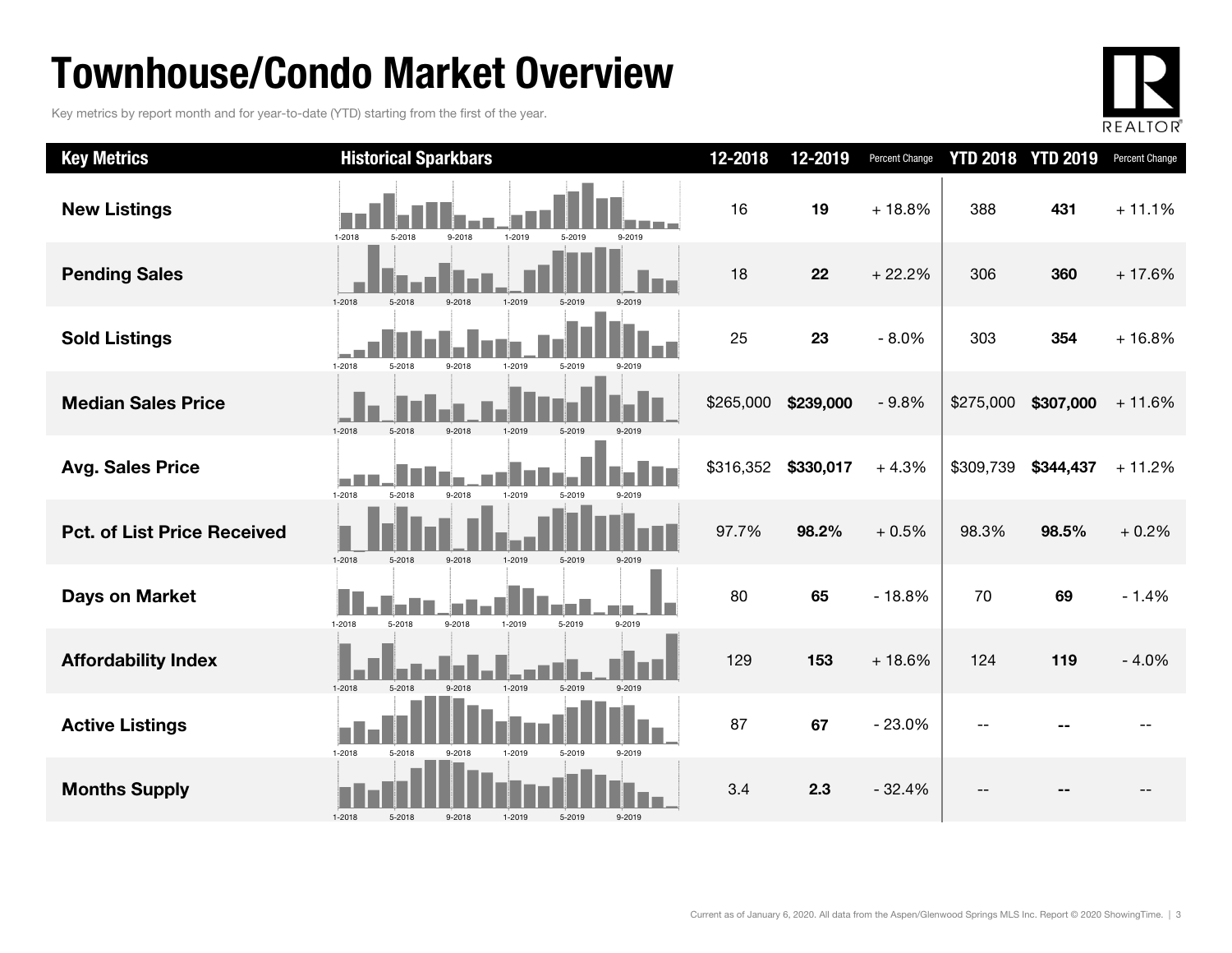### New Listings







Year to Date

| <b>New Listings</b> | Single<br>Family | <b>Percent Change</b><br>from Previous<br>Year | Townhouse/Con<br>do | <b>Percent Change</b><br>from Previous<br>Year |
|---------------------|------------------|------------------------------------------------|---------------------|------------------------------------------------|
| Jan-2019            | 59               | $-7.8\%$                                       | 28                  | $-6.7\%$                                       |
| Feb-2019            | 71               | -7.8%                                          | 32                  | $+10.3%$                                       |
| Mar-2019            | 87               | $-17.1%$                                       | 33                  | $-17.5%$                                       |
| Apr-2019            | 119              | $-1.7\%$                                       | 49                  | $-2.0\%$                                       |
| May-2019            | 137              | $-16.5%$                                       | 52                  | $+85.7%$                                       |
| Jun-2019            | 148              | +5.0%                                          | 61                  | $+60.5%$                                       |
| Jul-2019            | 116              | $+18.4%$                                       | 45                  | $+9.8\%$                                       |
| Aug-2019            | 104              | $-11.1%$                                       | 46                  | $+12.2%$                                       |
| Sep-2019            | 66               | -35.3%                                         | 23                  | $-17.9%$                                       |
| Oct-2019            | 59               | $-34.4\%$                                      | 22                  | $0.0\%$                                        |
| Nov-2019            | 42               | $-20.8\%$                                      | 21                  | -16.0%                                         |
| Dec-2019            | 43               | $0.0\%$                                        | 19                  | $+18.8%$                                       |

#### Historical New Listings by Month

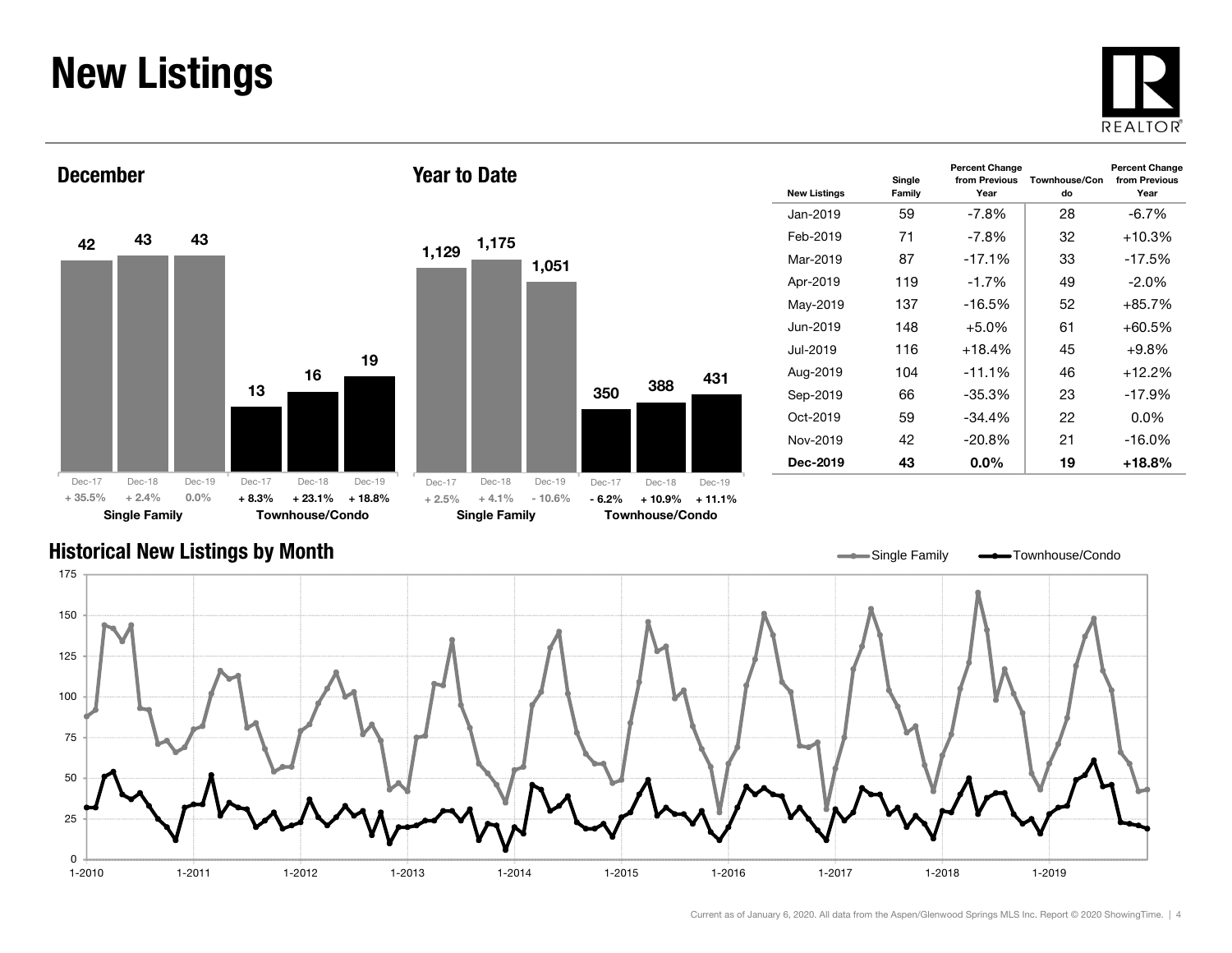### Pending Sales







| <b>Pending Sales</b> | Single<br>Family | <b>Percent Change</b><br>from Previous<br>Year | Townhouse/Con<br>do | <b>Percent Change</b><br>from Previous<br>Year |
|----------------------|------------------|------------------------------------------------|---------------------|------------------------------------------------|
| Jan-2019             | 53               | $-33.8%$                                       | 16                  | $+6.7%$                                        |
| Feb-2019             | 59               | $+1.7%$                                        | 28                  | $+33.3\%$                                      |
| Mar-2019             | 72               | -7.7%                                          | 31                  | $-29.5%$                                       |
| Apr-2019             | 82               | $+12.3%$                                       | 39                  | $+34.5%$                                       |
| May-2019             | 85               | -9.6%                                          | 38                  | $+52.0%$                                       |
| Jun-2019             | 78               | $-17.0\%$                                      | 38                  | $+81.0%$                                       |
| Jul-2019.            | 78               | $-2.5%$                                        | 41                  | $+70.8%$                                       |
| Aug-2019             | 82               | $-6.8\%$                                       | 40                  | $+25.0%$                                       |
| Sep-2019             | 69               | $+3.0\%$                                       | 16                  | $-42.9%$                                       |
| Oct-2019             | 79               | $+23.4%$                                       | 28                  | $+21.7%$                                       |
| Nov-2019             | 49               | $+25.6%$                                       | 23                  | $-11.5%$                                       |
| Dec-2019             | 50               | +19.0%                                         | 22                  | $+22.2%$                                       |

#### Historical Pending Sales by Month

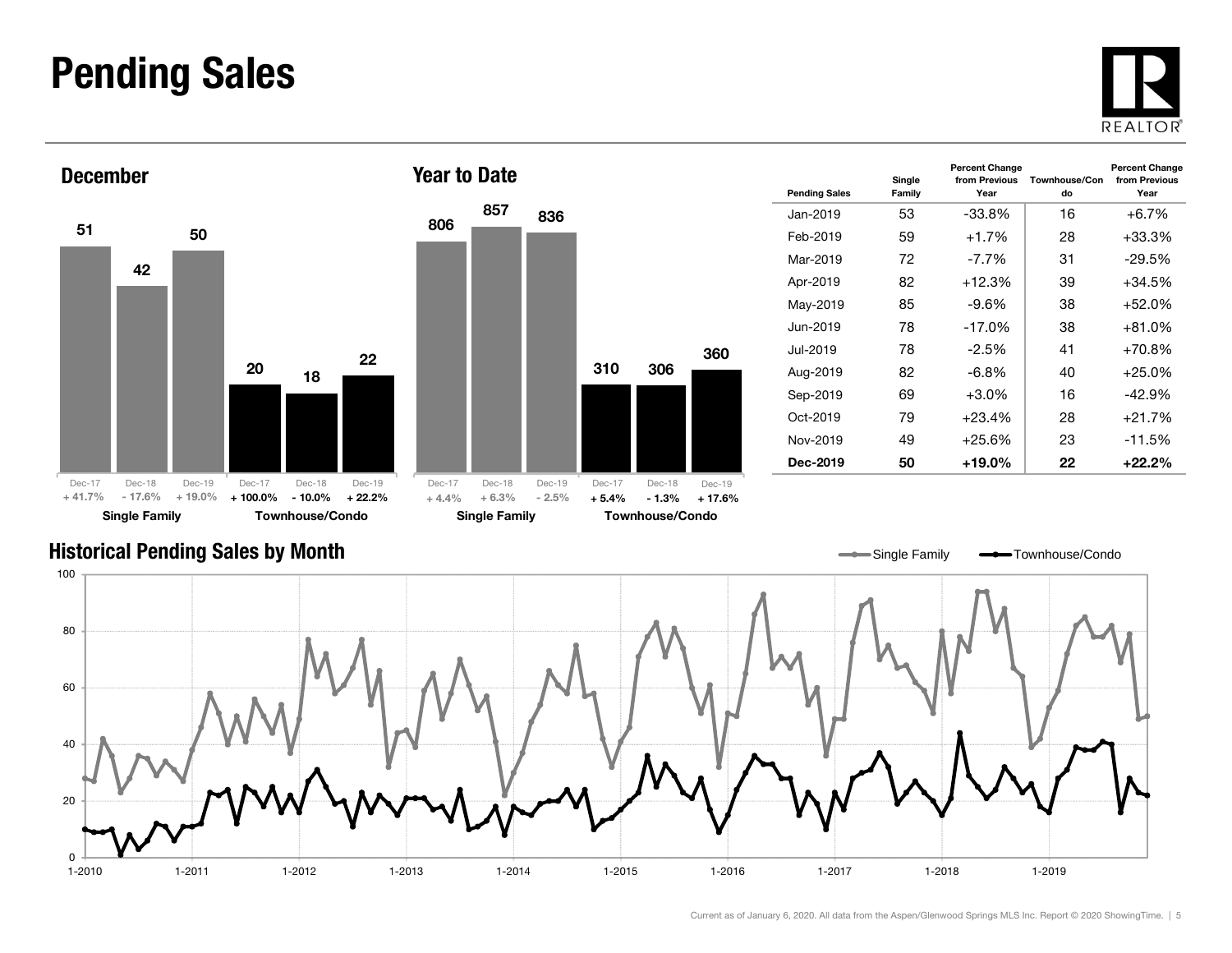### Sold Listings





| <b>Sold Listings</b> | Single<br>Family | <b>Percent Change</b><br>from Previous<br>Year | Townhouse/Con<br>do | <b>Percent Change</b><br>from Previous<br>Year |
|----------------------|------------------|------------------------------------------------|---------------------|------------------------------------------------|
| Jan-2019             | 35               | $-28.6\%$                                      | 23                  | +64.3%                                         |
| Feb-2019             | 38               | $-26.9%$                                       | 13                  | -23.5%                                         |
| Mar-2019             | 58               | $-17.1%$                                       | 28                  | +21.7%                                         |
| Apr-2019             | 66               | -8.3%                                          | 25                  | $-21.9%$                                       |
| May-2019             | 93               | $+17.7%$                                       | 38                  | +26.7%                                         |
| Jun-2019             | 90               | $+3.4%$                                        | 34                  | $+9.7\%$                                       |
| Jul-2019.            | 70               | $-27.8%$                                       | 45                  | +80.0%                                         |
| Aug-2019             | 82               | $-17.2%$                                       | 38                  | $+22.6%$                                       |
| Sep-2019             | 71               | $-12.3%$                                       | 36                  | $+89.5%$                                       |
| $Oct-2019$           | 84               | $+9.1%$                                        | 31                  | $-3.1\%$                                       |
| Nov-2019             | 62               | $0.0\%$                                        | 20                  | $-16.7%$                                       |
| Dec-2019             | 67               | +34.0%                                         | 23                  | -8.0%                                          |

#### Historical Sold Listings by Month

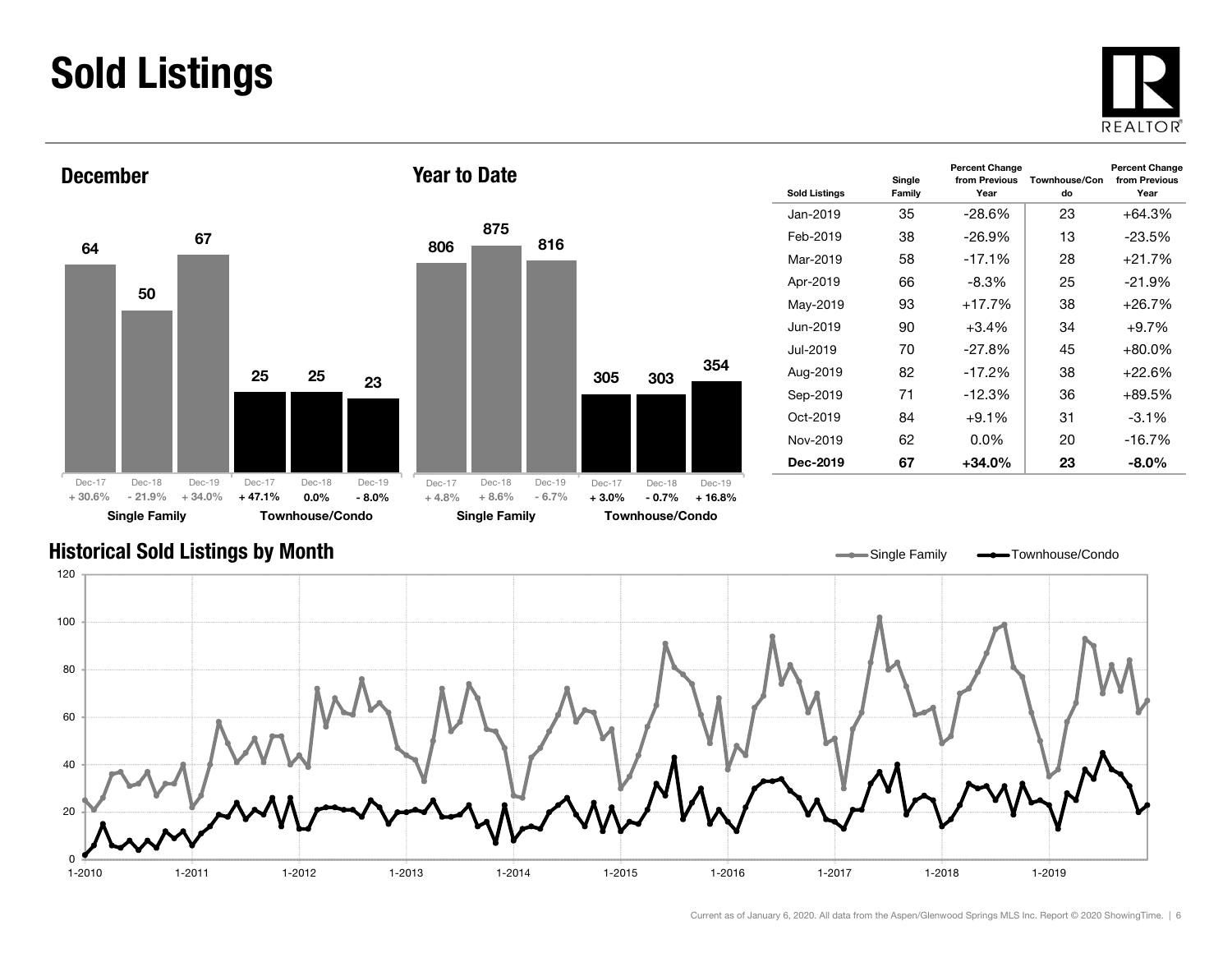### Median Sales Price





| <b>Median Sales</b><br>Price | Single<br>Family | <b>Percent Change</b><br>from Previous<br>Year | Townhouse/Con<br>do | <b>Percent Change</b><br>from Previous<br>Year |
|------------------------------|------------------|------------------------------------------------|---------------------|------------------------------------------------|
| Jan-2019                     | \$425.000        | -6.6%                                          | \$323,000           | +32.6%                                         |
| Feb-2019                     | \$373,500        | $+10.7%$                                       | \$310,000           | $0.0\%$                                        |
| Mar-2019                     | \$440,000        | $+14.4%$                                       | \$298,500           | $+8.5%$                                        |
| Apr-2019                     | \$377,500        | -11.6%                                         | \$293.000           | $+23.2\%$                                      |
| May-2019                     | \$445,000        | $+21.9%$                                       | \$283,500           | $-5.6%$                                        |
| Jun-2019.                    | \$409,500        | $-0.1\%$                                       | \$323,000           | $+12.5%$                                       |
| Jul-2019.                    | \$491.100        | $+30.4%$                                       | \$350,000           | $+15.3%$                                       |
| Aug-2019                     | \$466.500        | $+6.1\%$                                       | \$302,000           | $+14.0\%$                                      |
| Sep-2019                     | \$455,000        | $+8.3%$                                        | \$277,500           | -0.9%                                          |
| $Oct-2019$                   | \$386,500        | $-13.1\%$                                      | \$312,000           | $+30.5\%$                                      |
| Nov-2019                     | \$441,500        | -4.0%                                          | \$295,700           | $+3.4%$                                        |
| Dec-2019                     | \$475,000        | $+36.9%$                                       | \$239,000           | $-9.8\%$                                       |

Single Family **-**Townhouse/Condo

#### Historical Median Sales Price by Month

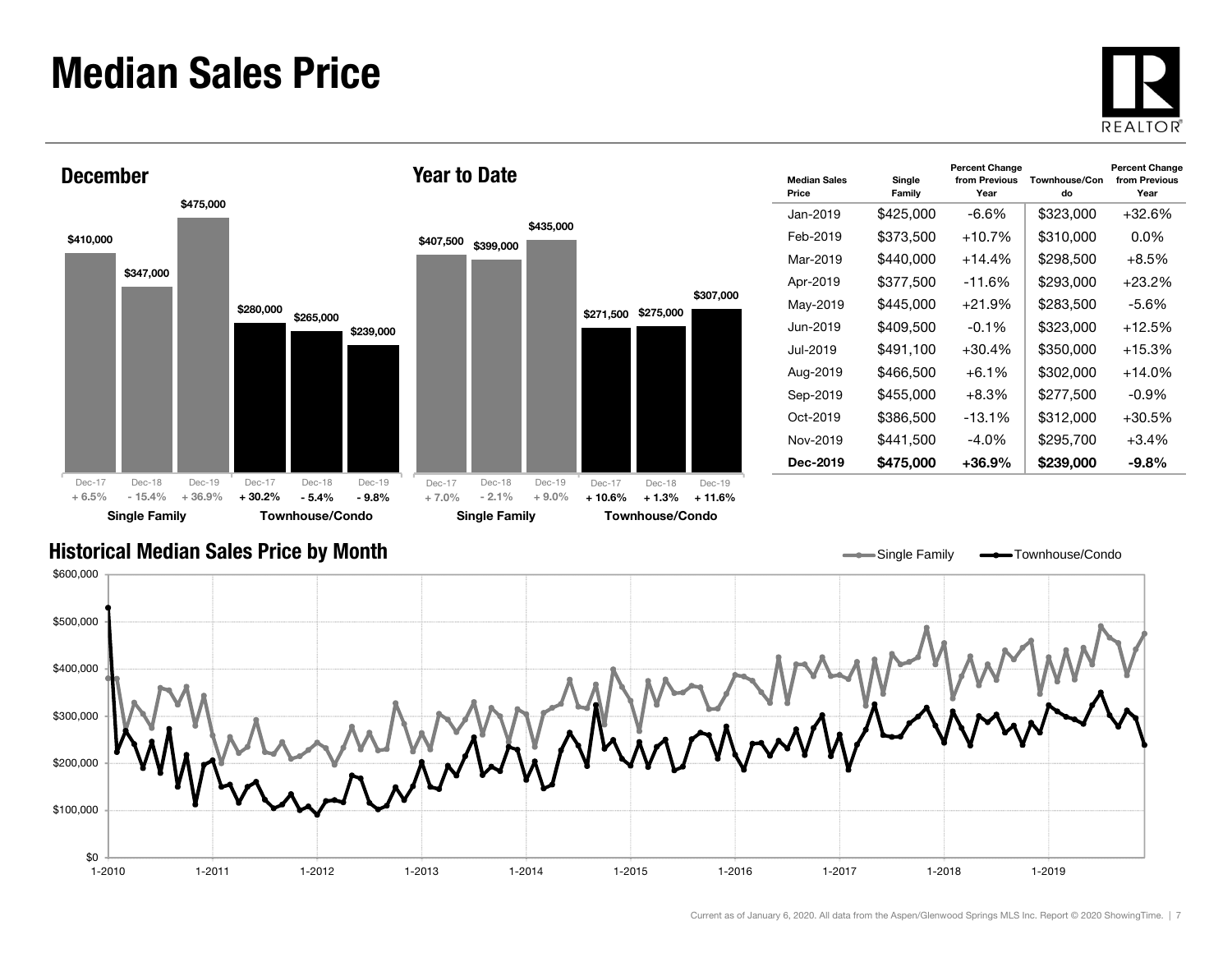### Average Sales Price





| Avg. Sales Price | Single<br>Family | <b>Percent Change</b><br>from Previous<br>Year | Townhouse/Con<br>do | <b>Percent Change</b><br>from Previous<br>Year |
|------------------|------------------|------------------------------------------------|---------------------|------------------------------------------------|
| Jan-2019         | \$536,241        | $+2.2\%$                                       | \$351,087           | +19.6%                                         |
| Feb-2019         | \$454,422        | $+1.8%$                                        | \$322,869           | $+4.9%$                                        |
| Mar-2019         | \$522,253        | $+11.1%$                                       | \$332,304           | $+8.1\%$                                       |
| Apr-2019         | \$478,817        | $-2.7\%$                                       | \$314.100           | +12.9%                                         |
| May-2019         | \$555,923        | $+29.0\%$                                      | \$299,268           | $-12.8%$                                       |
| Jun-2019.        | \$501,982        | $+7.7\%$                                       | \$368,553           | +11.8%                                         |
| Jul-2019.        | \$540,196        | $+16.1%$                                       | \$425,019           | $+26.2%$                                       |
| Aug-2019         | \$607,160        | $+24.3%$                                       | \$336,413           | $+5.9\%$                                       |
| Sep-2019         | \$559,492        | $+18.4%$                                       | \$316,014           | $+6.2\%$                                       |
| Oct-2019         | \$494,767        | $-6.8\%$                                       | \$354,552           | $+29.0\%$                                      |
| Nov-2019         | \$656,770        | $+27.5%$                                       | \$336,540           | $+9.2%$                                        |
| Dec-2019         | \$603,933        | +40.5%                                         | \$330,017           | $+4.3%$                                        |

#### Historical Average Sales Price by Month

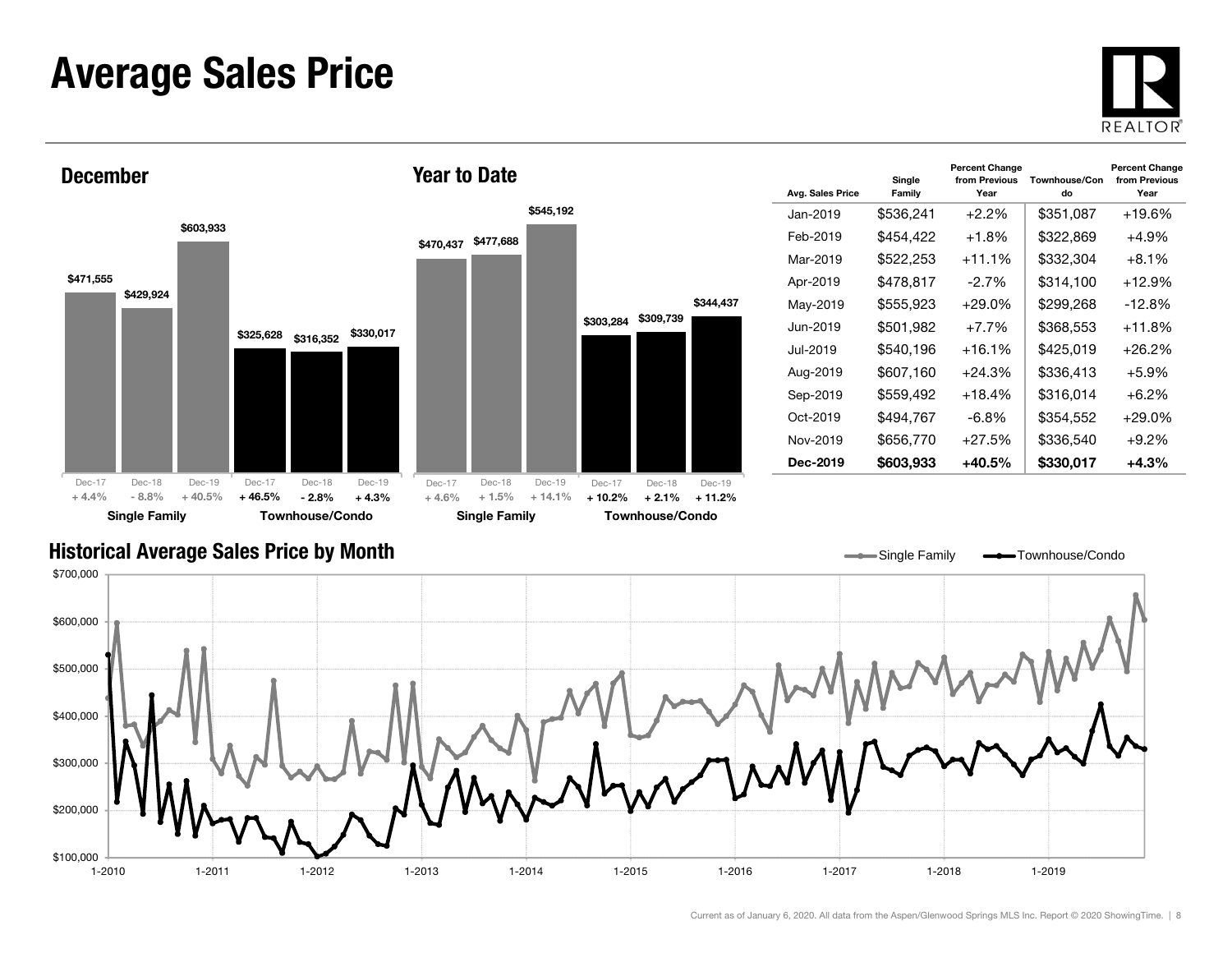### Percent of List Price Received





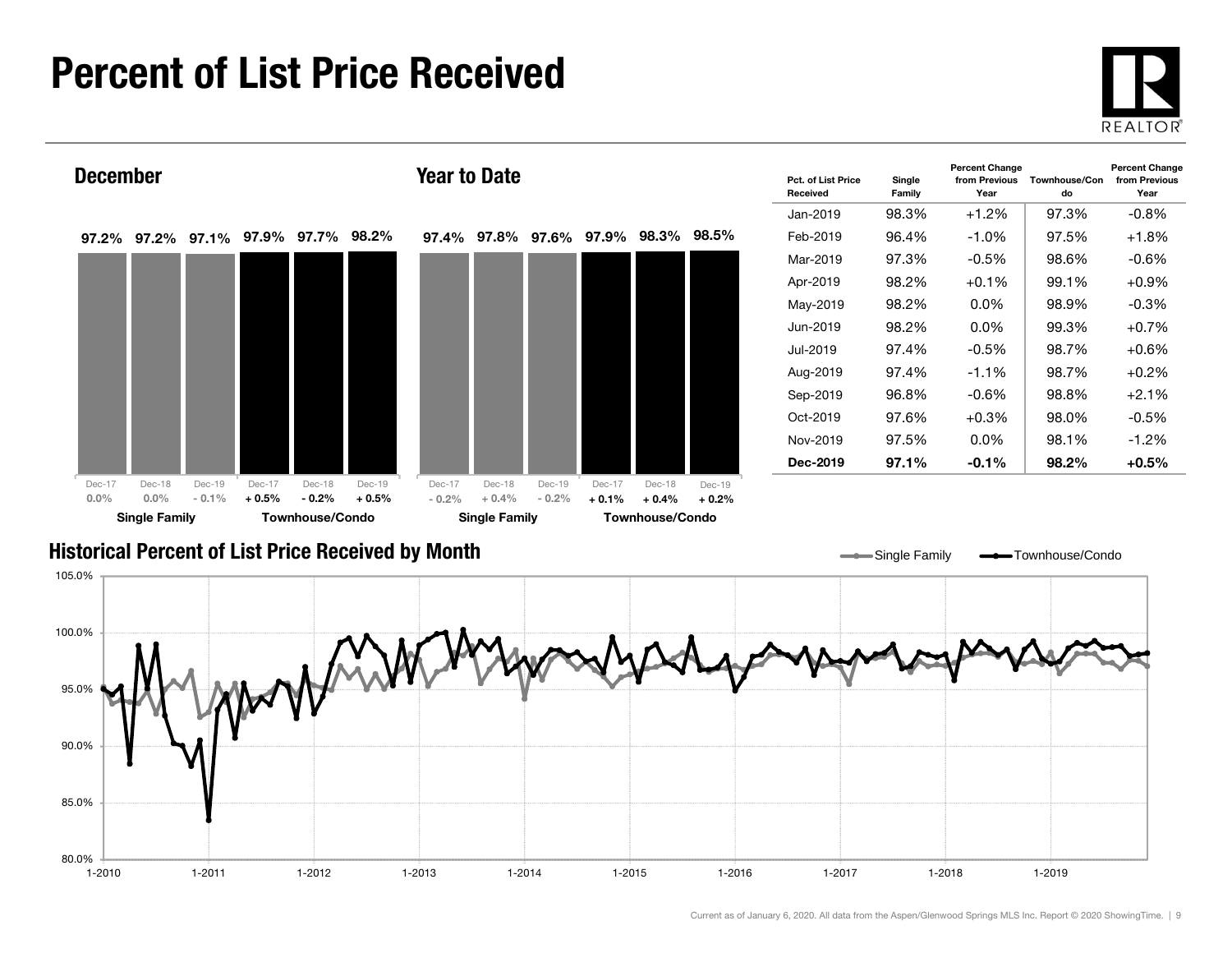### Days on Market Until Sale





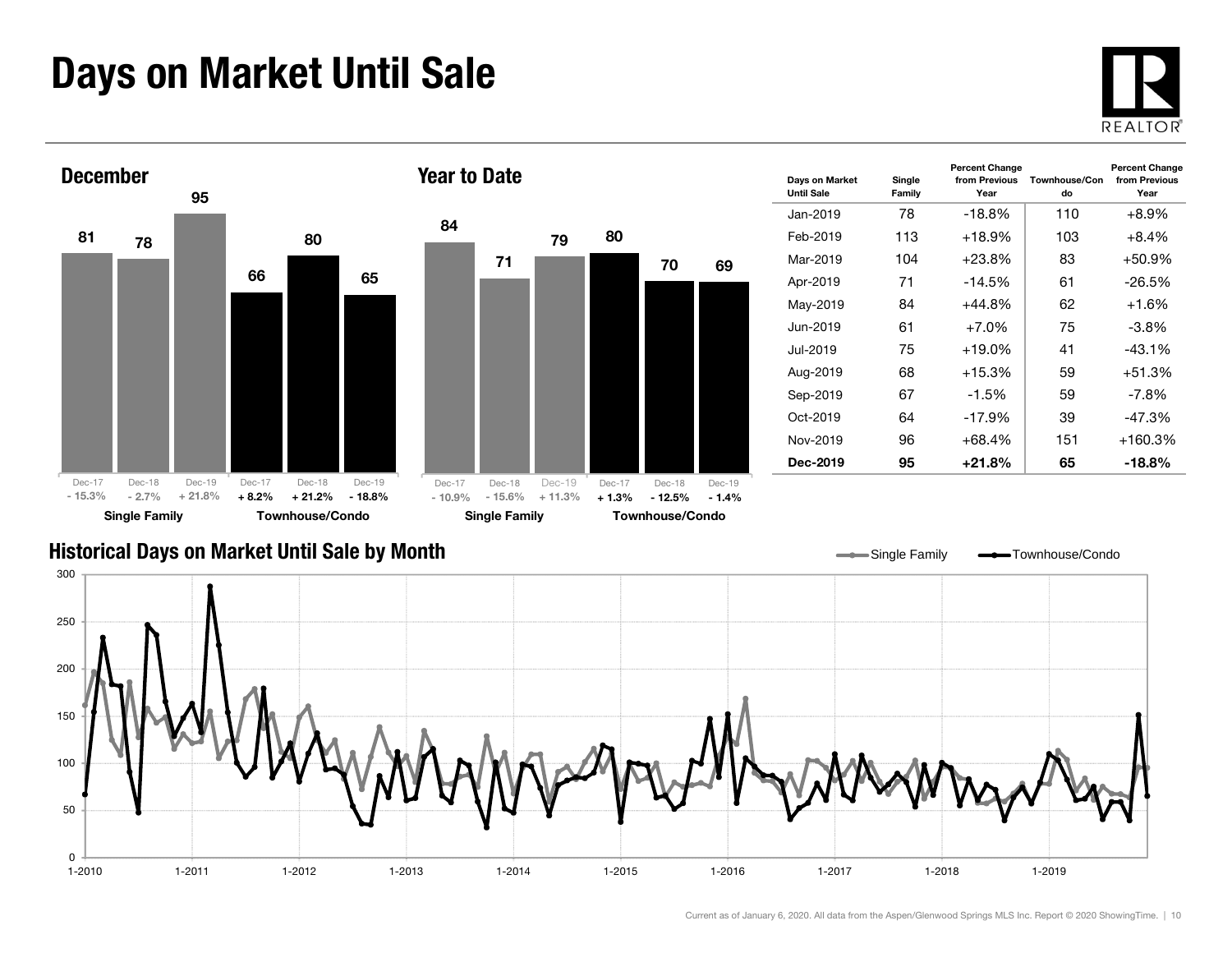## Housing Affordability Index



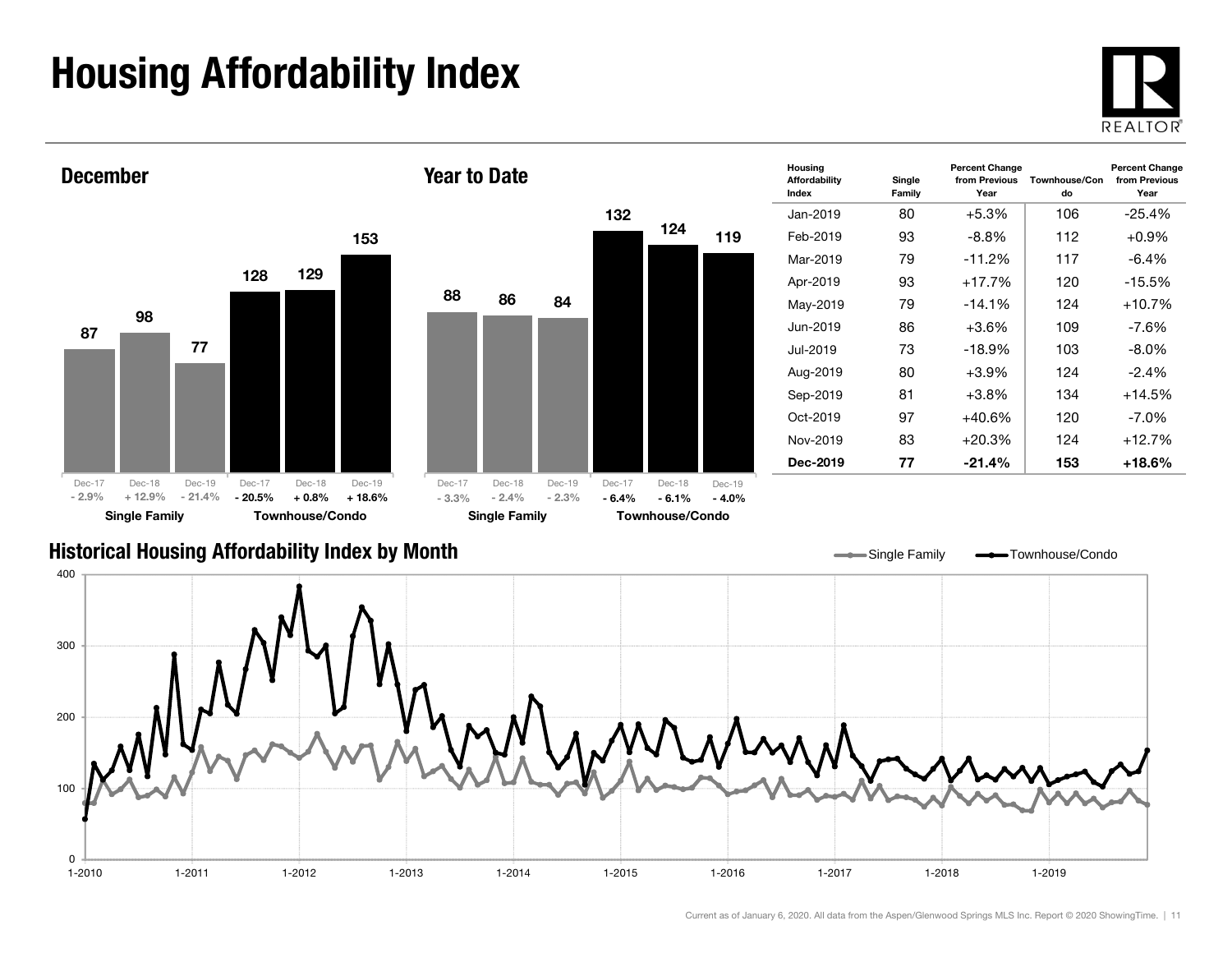### Inventory of Active Listings





#### Historical Inventory of Active Listings by Month

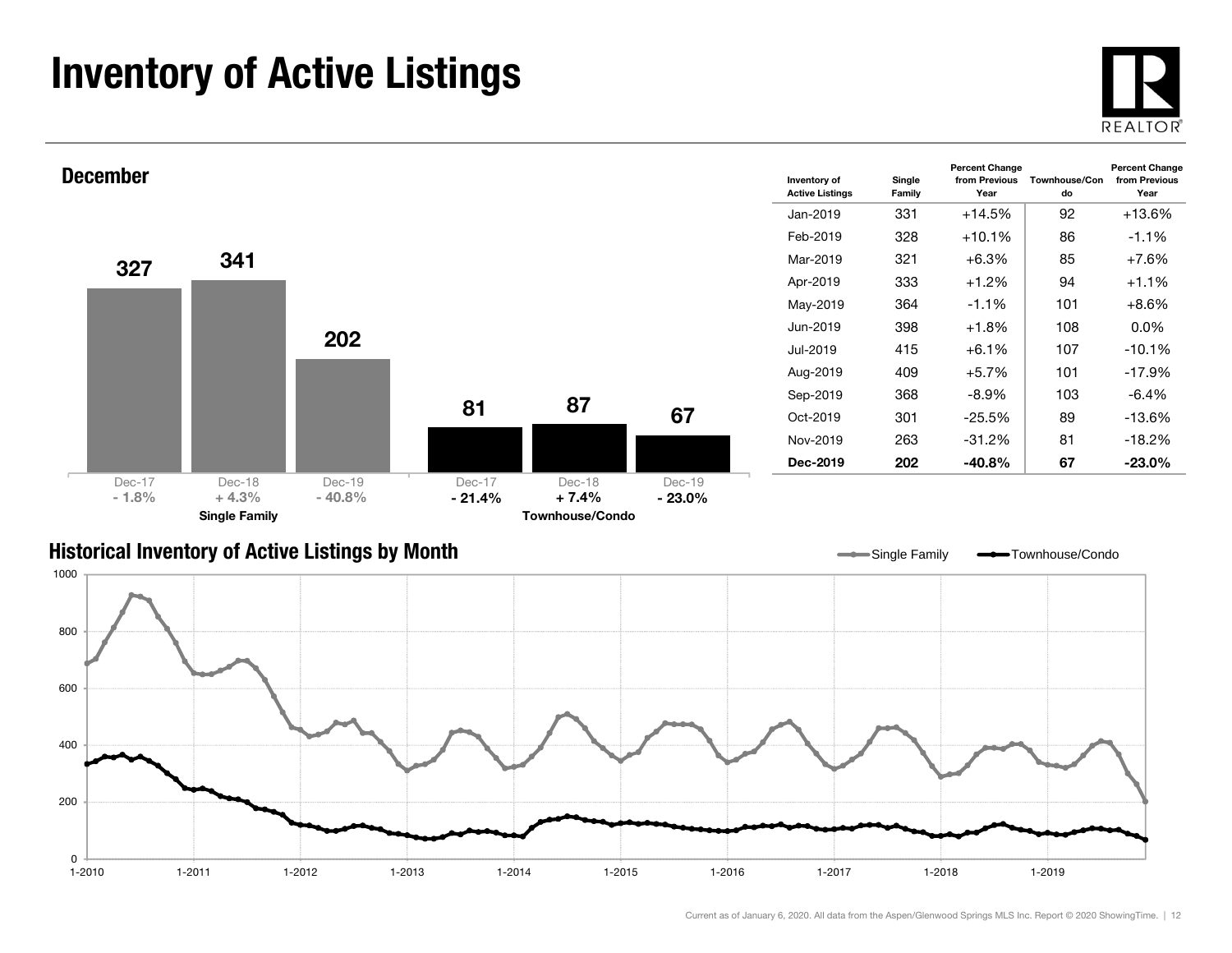### Months Supply of Inventory







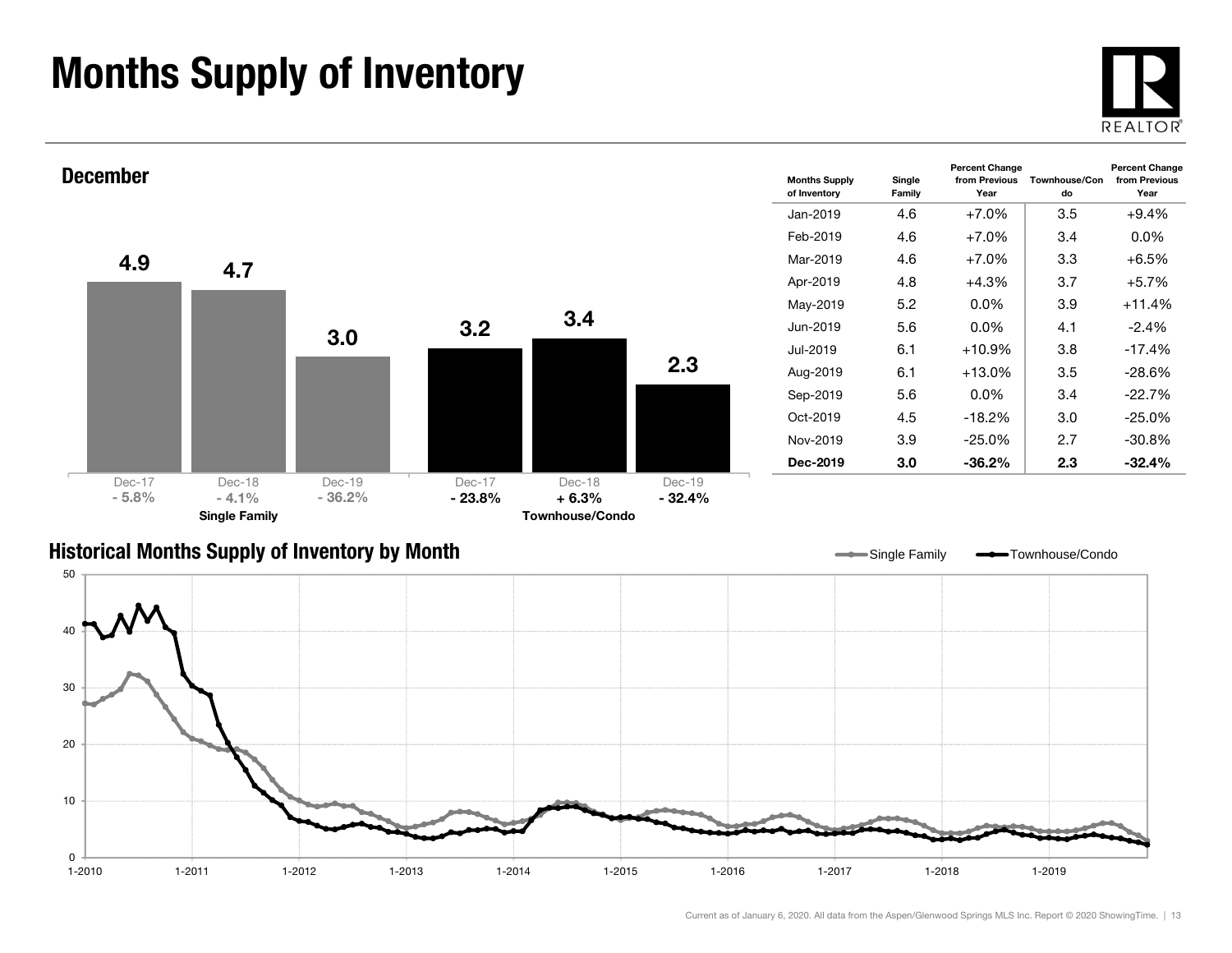### Total Market Overview

Key metrics by report Month and for year-to-date (YTD) starting from the first of the year.



| <b>Key Metrics</b>                 | <b>Historical Sparkbars</b>                                      | 12-2018   | 12-2019   | Percent Change |           | <b>YTD 2018 YTD 2019</b> | Percent Change |
|------------------------------------|------------------------------------------------------------------|-----------|-----------|----------------|-----------|--------------------------|----------------|
| <b>New Listings</b>                | $1 - 2018$<br>1-2019<br>5-2018<br>9-2018<br>5-2019<br>9-2019     | 59        | 62        | $+5.1%$        | 1,563     | 1,482                    | $-5.2%$        |
| <b>Pending Sales</b>               | $1 - 2018$<br>1-2019<br>5-2019<br>5-2018<br>9-2018               | 60        | 72        | $+20.0%$       | 1,163     | 1,196                    | $+2.8%$        |
| <b>Sold Listings</b>               | $1 - 2018$<br>1-2019<br>5-2019<br>5-2018<br>9-2018<br>9-2019     | 75        | 90        | $+20.0%$       | 1,178     | 1,170                    | $-0.7%$        |
| <b>Median Sales Price</b>          | $1 - 2018$<br>9-2018<br>1-2019<br>5-2019<br>5-2018<br>9-2019     | \$315,000 | \$426,000 | $+35.2%$       | \$357,000 | \$380,000                | $+6.4%$        |
| <b>Avg. Sales Price</b>            | 1-2018<br>5-2018<br>9-2018<br>1-2019<br>5-2019<br>9-2019         | \$392,067 | \$533,932 | $+36.2%$       | \$434,452 | \$484,451                | $+11.5%$       |
| <b>Pct. of List Price Received</b> | $1-2018$<br>5-2018<br>9-2018<br>1-2019<br>5-2019                 | 97.4%     | 97.4%     | 0.0%           | 97.9%     | 97.9%                    | 0.0%           |
| <b>Days on Market</b>              | 9-2018<br>$1 - 2018$<br>5-2018<br>1-2019<br>5-2019<br>9-2019     | 79        | 88        | $+11.4%$       | 71        | 76                       | $+7.0%$        |
| <b>Affordability Index</b>         | 1-2019<br>$1 - 2018$<br>$9 - 2018$<br>5-2019<br>9-2019<br>5-2018 | 108       | 86        | $-20.4%$       | 96        | 96                       | 0.0%           |
| <b>Active Listings</b>             | 1-2018<br>5-2018<br>9-2018<br>1-2019<br>5-2019<br>9-2019         | 428       | 269       | $-37.1%$       |           |                          |                |
| <b>Months Supply</b>               | $1 - 2018$<br>5-2018<br>9-2018<br>1-2019<br>5-2019<br>9-2019     | 4.4       | 2.8       | $-36.4%$       |           |                          |                |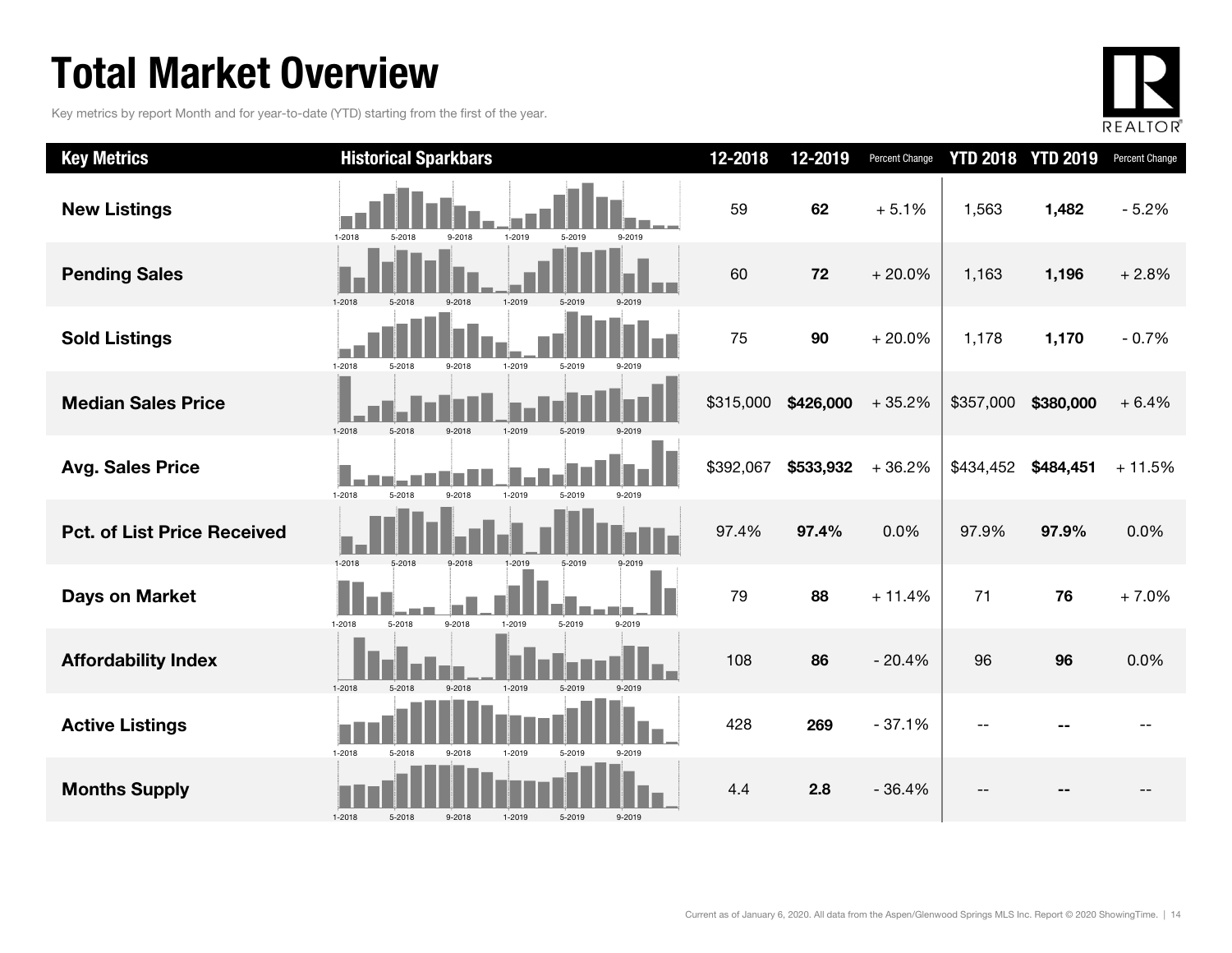

Actual sales that have closed in a given month.



#### By Price Range 12-2018 12-2019 Change 12-2018 12-2019 Change 11-2019 12-2019 Change 11-2019 12-2019 Change 12-2018 12-2019 Change 12-2018 12-2019 Change Rolling 12 Months Compared to Prior Month Year to Date Single Family Condo || Single Family | Condo || Single Family | Condo 434353 518 184 31 5050 7 7 14 3 4 1 6 0 0 0 <sup>353</sup> 559184 14 44 1 6 0 0 0 0  $<$  \$300K  $=$  \$300K to \$599K \$600K to \$999K \$1.0M to \$1.4M \$1.5M to \$1.9M \$2.0M to \$2.5M \$2.5M to \$4.9M \$5.0M to \$9.9M \$10.0M+ By Price Range – All Properties – Rolling 12 Months 12-2018 12-2019 8753031,178 <sup>816</sup>3541,170 Singe Family Townhouse-Condo All Properties **By Property Type** 12-2018 12-2019 - 18.7% + 7.9% 0.0% + 61.3% $\%$  + 100.0% + 33.3% + 500.0% -- -- -- -- -- -- -- -- -6.7%  $-6.7\%$   $+16.8\%$   $-0.7\%$

| .                          |     |     |          |     |     |          |    |    |           |    |    |          |     |     |            |     |     |            |
|----------------------------|-----|-----|----------|-----|-----|----------|----|----|-----------|----|----|----------|-----|-----|------------|-----|-----|------------|
| \$299.999 and Below        | 254 | 182 | $-28.3%$ | 180 | 171 | $-5.0%$  |    | 10 | $+11.1%$  | 10 | 14 | 40.0%    | 254 | 182 | $-28.3%$   | 180 |     | - 5.0%     |
| \$300,000 to \$599.999     | 416 | 404 | $-2.9\%$ | 102 | 155 | $-52.0%$ | 34 | 36 | $-5.9\%$  |    |    | $-12.5%$ | 416 | 404 | $-2.9%$    | 102 | 155 | ⊦ 52.0%    |
| \$600,000 to \$999,999     | 164 | 163 | - 0.6%   | 20  |     | + 5.0%   |    | 12 | $-7.7%$   |    |    | $-50.0%$ |     | 163 | $-0.6%$    | 20  |     | + 5.0%     |
| \$1,000,000 to \$1,499,999 | 30  | 43  | 43.3%    |     |     | + 600.0% |    |    | 250.0%    |    |    | --       |     | 43  | $+43.3%$   |     |     | $+600.0\%$ |
| \$1,500,00 to \$1,999,999  |     | 14  | 100.0%   |     |     | $- -$    |    |    | - 50.0%   |    |    | --       |     |     | $-100.0\%$ |     |     |            |
| \$2,000,000 to \$2,499,999 |     |     | 33.3%    |     |     | $- -$    |    |    | --        |    |    |          |     |     | + 33.3%    |     |     | $- -$      |
| \$2,500,000 to \$4,999,999 |     | h.  | 500.0%   |     |     | $- -$    |    |    | $-50.0\%$ |    |    | $- -$    |     |     | $-500.0\%$ |     |     | --         |
| \$5,000,000 to \$9,999,999 |     |     | --       |     |     |          |    |    | --        |    |    |          |     |     |            |     |     |            |
| \$10,000,000 and Above     |     |     | $- -$    |     |     | $- -$    |    |    | --        |    |    |          |     |     | $- -$      |     |     |            |
| <b>All Price Ranges</b>    | 875 | 816 | $-6.7%$  | 303 | 354 | 16.8%    | 62 | 67 | $+8.1%$   | 20 | 23 | 15.0%    | 875 | 816 | - 6.7%     | 303 | 354 | $-16.8%$   |

### Inventory of Active Listings

A measure of the number of homes available for sale at a given time.

#### 76 132 9549 4426 10  $3 \t 18 \t 11 \t 4$  0 <sup>41</sup> <sup>76</sup> <sup>72</sup> <sup>36</sup> <sup>26</sup> <sup>3</sup> <sup>11</sup> <sup>4</sup> <sup>0</sup> < \$300K \$300K to \$599K \$600K to \$999K \$1.0M to \$1.4M \$1.5M to \$1.9M \$2.0M to \$2.5M \$2.5M to \$4.9M \$5.0M to \$9.9M \$10.0M+ By Price Range – All Properties 12-2018 12-2019 3418742820267269Singe Family Townhouse-Condo All Properties **By Property Type** 12-2018 12-2019 - 46.1% - 42.4% - 24.2% - 26.5% 0.0% - 40.9% - 70.0% - 38.9% -- - 40.8%- 23.0% - 37.1%

|                            |         |                |           | Year over Year |         |                          | <b>Compared to Prior Month</b> |                |          |         |         |                          |                   | Year to Date                          |               |       |
|----------------------------|---------|----------------|-----------|----------------|---------|--------------------------|--------------------------------|----------------|----------|---------|---------|--------------------------|-------------------|---------------------------------------|---------------|-------|
|                            |         | Single Family  |           | Condo          |         |                          |                                | Single Family  |          |         | Condo   |                          |                   |                                       | Single Family | Condo |
| <b>By Price Range</b>      | 12-2018 | 12-2019        | Change    | 12-2018        | 12-2019 | Change                   | 11-2019                        | 12-2019        | Change   | 11-2019 | 12-2019 | Change                   |                   |                                       |               |       |
| \$299.999 and Below        | 39      | 15             | $-61.5%$  | 37             | 26      | $-29.7%$                 | 18                             | 15             | $-16.7%$ | 34      | 26      | - 23.5%                  |                   | There are no year-to-date figures for |               |       |
| \$300,000 to \$599,999     | 99      | 57             | $-42.4%$  | 33             | 19      | - 42.4%                  | 84                             | 57             | $-32.1%$ | 23      | 19      | - 17.4%                  |                   | inventory because it is simply a      |               |       |
| \$600,000 to \$999.999     | 86      | 57             | $-33.7%$  | 9              | 15      | $+66.7%$                 | 73                             | 57             | $-21.9%$ | 18      | 15      | - 16.7%                  |                   | snapshot frozen in time at the end of |               |       |
| \$1,000,000 to \$1,499,999 | 42      | 30             | $-28.6%$  |                | 6       | $-14.3%$                 | 35                             | 30             | $-14.3%$ | 6       |         | $0.0\%$                  |                   | each month. It does not add up over a |               |       |
| \$1,500,00 to \$1,999,999  | 43      | 26             | $-39.5%$  |                |         | $-100.0\%$               | 33                             | 26             | $-21.2%$ |         |         | $\overline{\phantom{a}}$ | period of months. |                                       |               |       |
| \$2,000,000 to \$2,499,999 | 10      | $\overline{2}$ | $-80.0\%$ | 0              |         | $-$                      |                                | $\overline{2}$ | $-33.3%$ |         |         | $- -$                    |                   |                                       |               |       |
| \$2,500,000 to \$4,999,999 | 18      | 11             | $-38.9%$  | 0              |         | $\sim$ $\sim$            | 13                             |                | $-15.4%$ |         |         | $\overline{\phantom{a}}$ |                   |                                       |               |       |
| \$5,000,000 to \$9,999,999 | 4       |                | $0.0\%$   | 0              |         | $\overline{\phantom{a}}$ |                                |                | $0.0\%$  |         |         | $\overline{\phantom{a}}$ |                   |                                       |               |       |
| \$10,000,000 and Above     | 0       |                | $- -$     |                |         | $- -$                    |                                |                | $- -$    |         |         | $- -$                    |                   |                                       |               |       |
| <b>All Price Ranges</b>    | 341     | 202            | $-40.8%$  | 87             | 67      | $-23.0\%$                | 263                            | 202            | $-23.2%$ | 81      | 67      | $-17.3%$                 |                   |                                       |               |       |